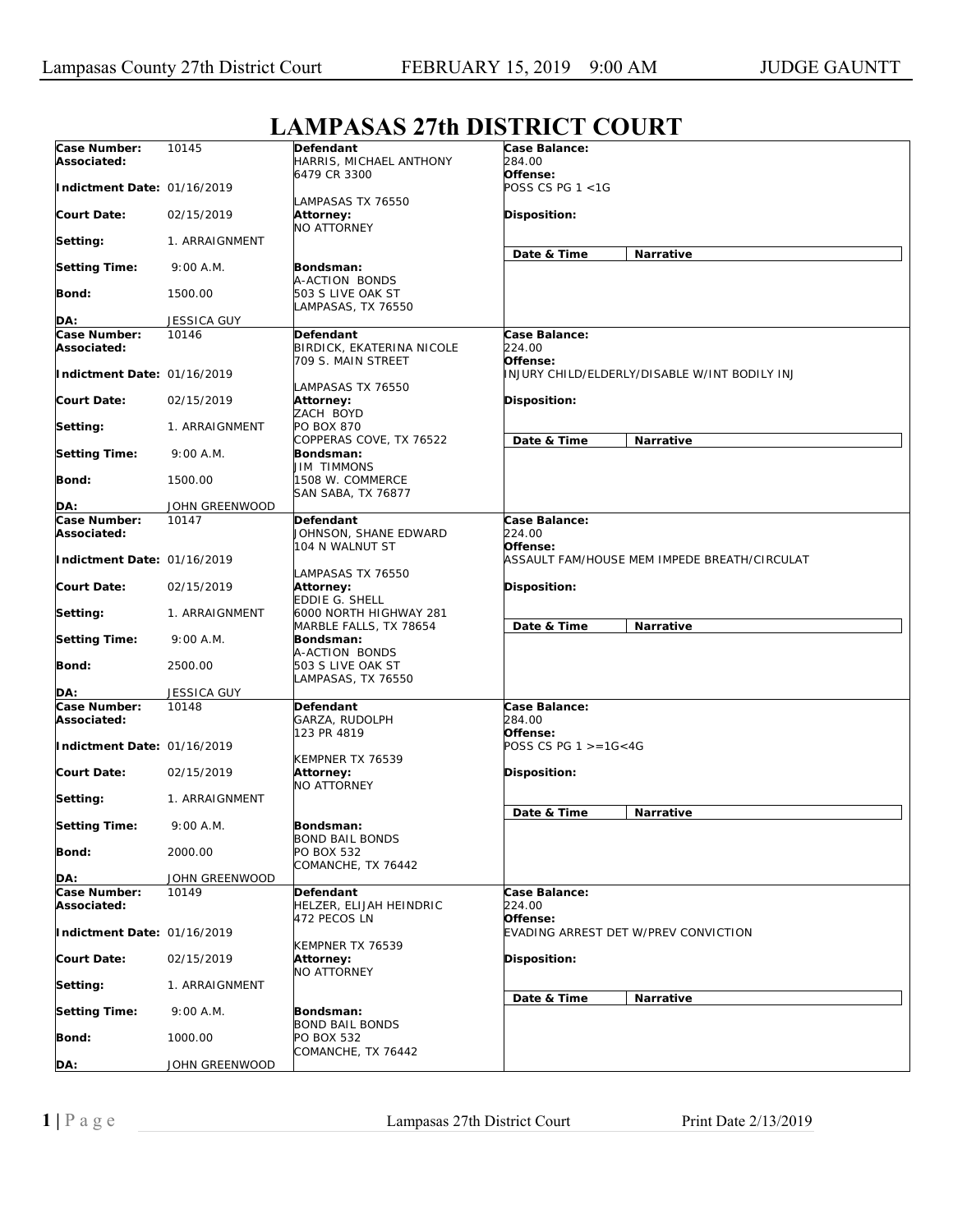| Case Number:                | 10150                   | Defendant                                            | Case Balance:                                             |
|-----------------------------|-------------------------|------------------------------------------------------|-----------------------------------------------------------|
| Associated:                 |                         | MURRILL, JENNIFER LYNN<br>20208 CR 112 - PO BOX 1027 | 284.00<br>Offense:                                        |
| Indictment Date: 01/16/2019 |                         | <b>GRANITE SHOALS TX 78654</b>                       | POSS CS PG 1 <1G                                          |
| <b>Court Date:</b>          | 02/15/2019              | Attorney:<br>RALEIGH H VAN TREASE                    | <b>Disposition:</b>                                       |
| Setting:                    | 1. ARRAIGNMENT          | P.O. BOX 341045 AUSTIN TX 78734<br>LAKEWAY, TX 78734 | Date & Time<br>Narrative                                  |
| <b>Setting Time:</b>        | 9:00 A.M.               | Bondsman:<br><b>ACE BAIL BONDS</b>                   |                                                           |
| <b>Bond:</b>                | 2500.00                 | 7850 CR 252<br><b>BERTRAM, TX 78605</b>              |                                                           |
| DA:                         | <b>JESSICA GUY</b>      |                                                      |                                                           |
| Case Number:                | 10151                   | Defendant                                            | Case Balance:                                             |
| Associated:                 |                         | EICHER, REX JAMES<br>306 N. RIDGE - PO BOX 45        | 224.00<br>Offense:                                        |
| Indictment Date: 01/16/2019 |                         | LAMPASAS TX 76550                                    | ASSAULT FAM/HOUSE MEM IMPEDE BREATH/CIRCULAT              |
| Court Date:                 | 02/15/2019              | Attorney:<br><b>NO ATTORNEY</b>                      | <b>Disposition:</b>                                       |
| Setting:                    | 1. ARRAIGNMENT          |                                                      | Date & Time<br>Narrative                                  |
| <b>Setting Time:</b>        | 9:00 A.M.               | Bondsman:<br>A-ACTION BONDS                          |                                                           |
| Bond:                       | 5000.00                 | 503 S LIVE OAK ST<br>LAMPASAS, TX 76550              |                                                           |
| DA:                         | JESSICA GUY             |                                                      |                                                           |
| Case Number:                | 10154                   | Defendant                                            | Case Balance:                                             |
| Associated:                 |                         | SEWELL, ROY GENE<br>34 SUE ANN                       | Offense:                                                  |
| Indictment Date: 01/16/2019 |                         | LAMPASAS TX 76550                                    | POSS CS PG2 <1G DFZ IAT                                   |
| Court Date:                 | 02/15/2019              | Attorney:<br><b>NO ATTORNEY</b>                      | <b>Disposition:</b>                                       |
| Setting:                    | 1. ARRAIGNMENT          |                                                      | Date & Time<br>Narrative                                  |
| <b>Setting Time:</b>        | 9:00 A.M.               | Bondsman:<br><b>JIM TIMMONS</b>                      |                                                           |
| <b>Bond:</b>                | 3000.00                 | 1508 W. COMMERCE<br>SAN SABA, TX 76877               |                                                           |
| DA:                         | JOHN GREENWOOD          |                                                      |                                                           |
| Case Number:<br>Associated: | 10155                   | Defendant<br>SANCHEZ, DANNY                          | Case Balance:                                             |
| Indictment Date: 01/16/2019 |                         | 703 E. AVE J                                         | Offense:<br>UNL INTER/USE/DISC WIRE/ORAL ELEC COMMUNICATE |
| <b>Court Date:</b>          | 02/15/2019              | LAMPASAS TX 76550<br><b>Attorney:</b>                | <b>Disposition:</b>                                       |
| Setting:                    | 1. ARRAIGNMENT          | <b>BILL PRICE</b><br>408 SOUTH LIVE OAK              |                                                           |
| <b>Setting Time:</b>        | 9:00 A.M.               | LAMPASAS, TX 76550<br>Bondsman:                      | Date & Time<br>Narrative                                  |
| <b>Bond:</b>                | 2500.00                 | <b>JIM TIMMONS</b><br>1508 W. COMMERCE               |                                                           |
|                             |                         | SAN SABA, TX 76877                                   |                                                           |
| DA:<br>Case Number:         | JOHN GREENWOOD<br>10156 | Defendant                                            | Case Balance:                                             |
| Associated:                 |                         | DELAPENA, ERNESTO FERNANDO<br>167 PRIVATE RD 4368    | 284.00<br>Offense:                                        |
| Indictment Date: 01/16/2019 |                         | LAMPASAS TX 76550                                    | POSS CS PG 1 <1G                                          |
| <b>Court Date:</b>          | 02/15/2019              | Attorney:<br><b>BILL PRICE</b>                       | Disposition:                                              |
| Setting:                    | 1. ARRAIGNMENT          | 408 SOUTH LIVE OAK                                   |                                                           |
| <b>Setting Time:</b>        | 9:00 A.M.               | LAMPASAS, TX 76550<br>Bondsman:                      | Date & Time<br>Narrative                                  |
| Bond:                       | 1000.00                 | A-ACTION BONDS<br>503 S LIVE OAK ST                  |                                                           |
| DA:                         | JOHN GREENWOOD          | LAMPASAS, TX 76550                                   |                                                           |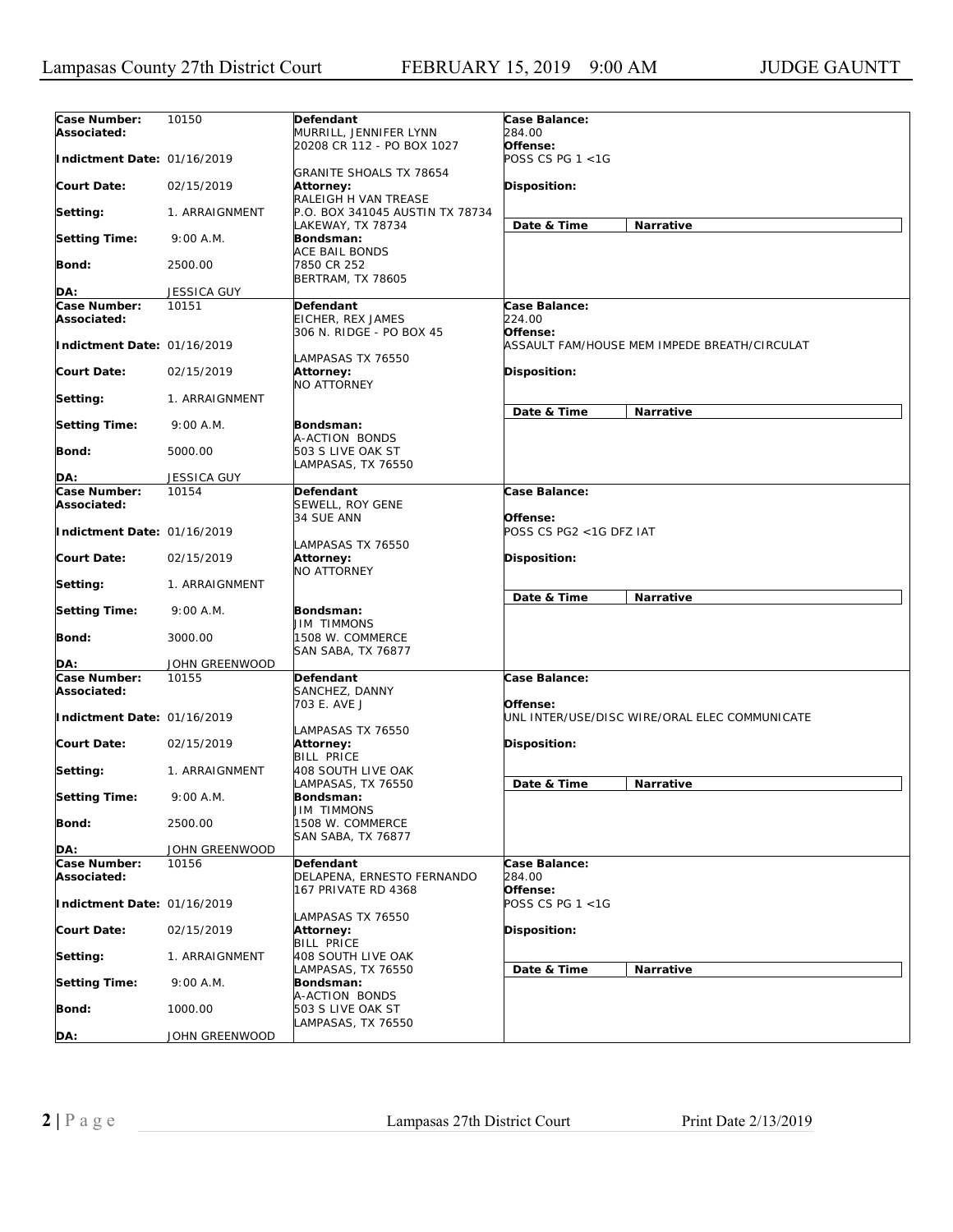| Case Number:<br>Associated: | 10105              | Defendant<br>SANCHEZ, VANESSA RAYLEEN                           | Case Balance:<br>334.00               |                                              |
|-----------------------------|--------------------|-----------------------------------------------------------------|---------------------------------------|----------------------------------------------|
| Indictment Date: 10/17/2018 |                    | 803 CR 3376                                                     | Offense:<br>POSS CS PG1 <1G DFZ IAT   |                                              |
| <b>Court Date:</b>          | 02/15/2019         | KEMPNER TX 76539<br><b>Attorney:</b><br><b>NO ATTORNEY</b>      | Disposition:                          |                                              |
| Setting:                    | 1. ARRAIGNMENT     |                                                                 | Date & Time                           | Narrative                                    |
| <b>Setting Time:</b>        | 9:00 A.M.          | Bondsman:<br>IN JAIL                                            |                                       |                                              |
| <b>Bond:</b>                | 2500.00            |                                                                 |                                       |                                              |
| DA:                         | JOHN GREENWOOD     |                                                                 |                                       |                                              |
| Case Number:                | 10140              | <b>Defendant</b>                                                | Case Balance:                         |                                              |
| Associated:                 |                    | HECK, WILLIAM BLANCHARD<br>2727 FENWOOD RD                      | 284.00<br>Offense:                    |                                              |
| Indictment Date: 12/12/2018 |                    | <b>HOUSTON TX 77005</b>                                         | POSS CS PG 1 <1G                      |                                              |
| <b>Court Date:</b>          | 02/15/2019         | Attorney:<br>WILLIE SCHMERLER                                   | Disposition:                          |                                              |
| Setting:                    | 2. PRE TRIAL       | 602 WEST 11TH STREET<br>AUSTIN, TX 78701                        | Date & Time                           | Narrative                                    |
| <b>Setting Time:</b>        | 9:00 A.M.          | Bondsman:<br>CASH BOND                                          |                                       |                                              |
| <b>Bond:</b>                | 1000.00            |                                                                 |                                       |                                              |
| DA:                         | <b>JESSICA GUY</b> |                                                                 |                                       |                                              |
| Case Number:                | 10141              | Defendant                                                       | Case Balance:                         |                                              |
| Associated:                 |                    | SAMPLE, BRETT ALAN                                              | 224.00                                |                                              |
| Indictment Date: 12/12/2018 |                    | <b>2042 CECIL</b>                                               | Offense:<br>UNL POSS FIREARM BY FELON |                                              |
| <b>Court Date:</b>          | 02/15/2019         | WAYNOKA OK 73860<br>Attorney:<br>ZACHARY J. MORRIS              | <b>Disposition:</b>                   |                                              |
| Setting:                    | 2. PRE TRIAL       | 412 S. LIVEOAK STREET<br>LAMPASAS, TX 76550                     | Date & Time                           | Narrative                                    |
| <b>Setting Time:</b>        | 9:00 A.M.          | Bondsman:<br>CASH BOND                                          |                                       |                                              |
| <b>Bond:</b>                | 0.00               |                                                                 |                                       |                                              |
| DA:                         | JOHN GREENWOOD     |                                                                 |                                       |                                              |
| Case Number:<br>Associated: | 10128              | <b>Defendant</b><br>ERICKSON, MICHAEL BLAIR<br>804 MINUTEMAN DR | Case Balance:<br>284.00<br>Offense:   |                                              |
| Indictment Date: 11/14/2018 |                    |                                                                 | POSS CS PG 1 <1G                      |                                              |
| <b>Court Date:</b>          | 02/15/2019         | FORT WORTH TX 76131<br>Attorney:<br>ZACHARY J. MORRIS           | <b>Disposition:</b>                   |                                              |
| Setting:                    | 2. PRE TRIAL       | 412 S. LIVEOAK STREET                                           |                                       |                                              |
| <b>Setting Time:</b>        | 9:00 A.M.          | LAMPASAS, TX 76550<br>Bondsman:                                 | Date & Time                           | Narrative                                    |
| <b>Bond:</b>                | 3000.00            | A-ACTION BONDS<br>503 S LIVE OAK ST<br>LAMPASAS, TX 76550       |                                       |                                              |
| DA:                         | JOHN GREENWOOD     |                                                                 |                                       |                                              |
| Case Number:                | 10123              | Defendant                                                       | Case Balance:                         |                                              |
| Associated:                 |                    | GARCIA, LEE ANTHONY<br>601 S. SPRING ST.                        | 279.00<br>Offense:                    |                                              |
| Indictment Date: 11/14/2018 |                    | LAMPASAS TX 76550                                               |                                       | ASSAULT FAM/HOUSE MEM IMPEDE BREATH/CIRCULAT |
| <b>Court Date:</b>          | 02/15/2019         | Attorney:<br><b>BILL PRICE</b>                                  | Disposition:                          |                                              |
| Setting:                    | 2. PRE TRIAL       | 408 SOUTH LIVE OAK<br>LAMPASAS, TX 76550                        | Date & Time                           | Narrative                                    |
| <b>Setting Time:</b>        | 9:00 A.M.          | Bondsman:<br>IN JAIL                                            |                                       |                                              |
| Bond:                       | 75000.00           |                                                                 |                                       |                                              |
| DA:                         | JOHN GREENWOOD     |                                                                 |                                       |                                              |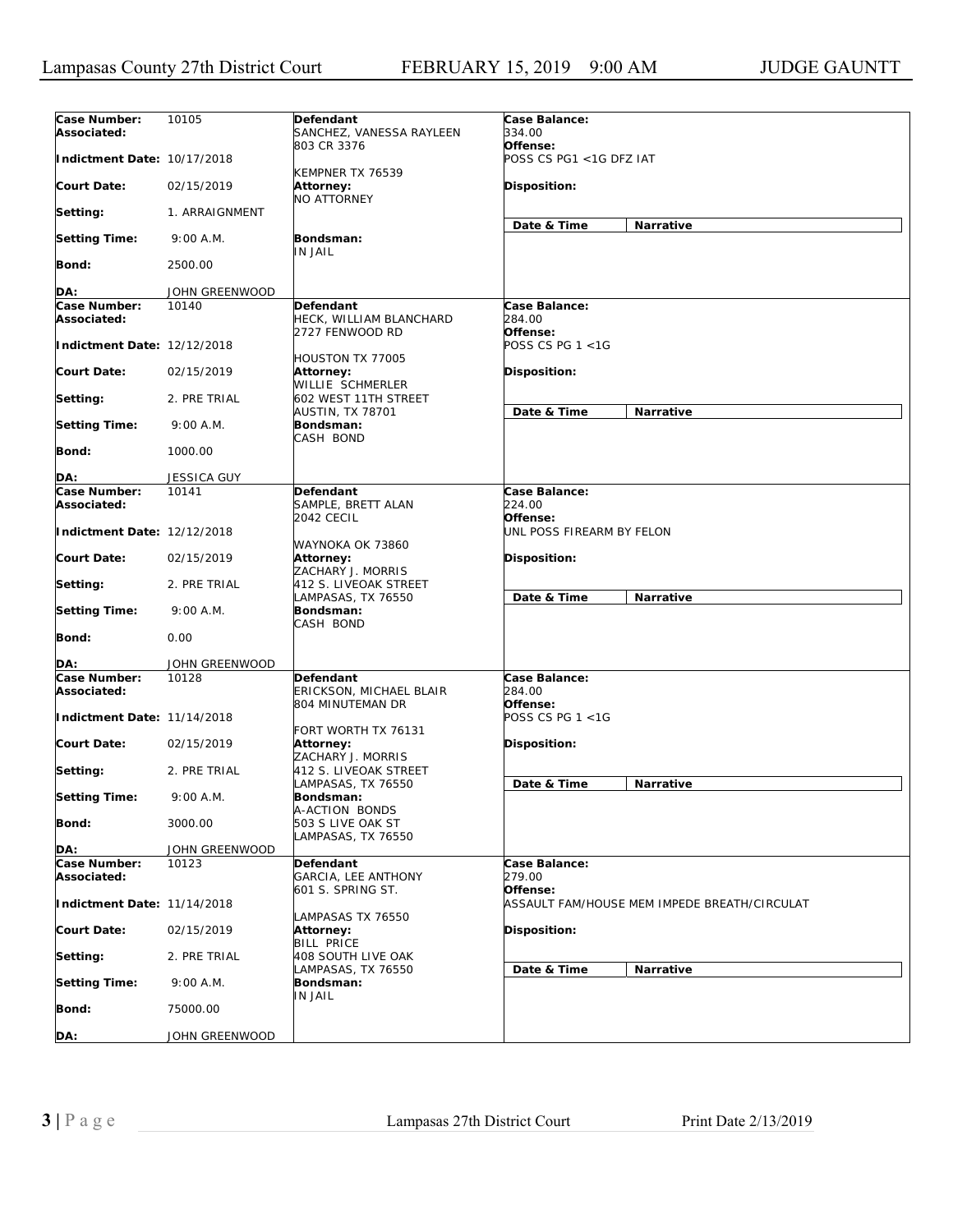| Case Number:<br>Associated: | 10110              | Defendant<br>GARCIA, LEE ANTHONY                         | Case Balance:<br>279.00                |                                        |
|-----------------------------|--------------------|----------------------------------------------------------|----------------------------------------|----------------------------------------|
| Indictment Date: 10/17/2018 |                    | 603 S. SPRING ST. #1<br>LAMPASAS TX 76550                | Offense:<br>THEFT OF FIREARM           |                                        |
| <b>Court Date:</b>          | 02/15/2019         | Attorney:<br><b>BILL PRICE</b>                           | Disposition:                           |                                        |
| Setting:                    | 2. PRE TRIAL       | 408 SOUTH LIVE OAK<br>LAMPASAS, TX 76550                 | Date & Time                            | Narrative                              |
| <b>Setting Time:</b>        | 9:00 A.M.          | Bondsman:<br>IN JAIL                                     |                                        |                                        |
| Bond:                       | 3000.00            |                                                          |                                        |                                        |
| DA:                         | JOHN GREENWOOD     |                                                          |                                        |                                        |
| Case Number:<br>Associated: | 10111              | Defendant<br>GARCIA, LEE ANTHONY<br>603 S. SPRING ST. #1 | Case Balance:<br>339.00<br>Offense:    |                                        |
| Indictment Date: 10/17/2018 |                    |                                                          | POSS CS PG1 <1G DFZ IAT                |                                        |
| <b>Court Date:</b>          | 02/15/2019         | Attorney:<br><b>BILL PRICE</b>                           | Disposition:                           |                                        |
| Setting:                    | 2. PRE TRIAL       | 408 SOUTH LIVE OAK<br>LAMPASAS, TX 76550                 | Date & Time                            | Narrative                              |
| <b>Setting Time:</b>        | 9:00 A.M.          | Bondsman:<br>IN JAIL                                     |                                        |                                        |
| <b>Bond:</b>                | 1000.00            |                                                          |                                        |                                        |
| DA:                         | JOHN GREENWOOD     |                                                          |                                        |                                        |
| Case Number:<br>Associated: | 10067              | Defendant<br>CHAPPELL, JOHNATHAN ALLEN                   | Case Balance:<br>224.00                |                                        |
| Indictment Date: 07/18/2018 |                    | 3114 FM 2313<br>KEMPNER TX 76539                         | Offense:<br><b>CRIMINAL NONSUPPORT</b> |                                        |
| <b>Court Date:</b>          | 02/15/2019         | Attorney:<br>GARY E PRUST                                | Disposition:                           |                                        |
| Setting:                    | 2. PRE TRIAL       | PO BOX 6216<br>AUSTIN, TX 78762                          | Date & Time                            | Narrative                              |
| <b>Setting Time:</b>        | 9:00 A.M.          | Bondsman:<br>A FREEDOM BAIL BONDS                        |                                        |                                        |
| Bond:                       | 5000.00            | 120 S. 6TH STREET<br>GATESVILLE, TX 76528                |                                        |                                        |
| DA:                         | JOHN GREENWOOD     |                                                          |                                        |                                        |
| Case Number:<br>Associated: | 10077              | Defendant<br>OYLESS, ASHLEY NICOLE<br>601 GAMEL ST       | Case Balance:<br>284.00<br>Offense:    |                                        |
| Indictment Date: 08/15/2018 |                    | LAMPASAS TX 76550                                        | POSS CS PG $1 < 1G$                    |                                        |
| <b>Court Date:</b>          | 02/15/2019         | <b>Attorney:</b><br>ZACHARY J. MORRIS                    | Disposition:                           |                                        |
| Setting:                    | 2. PRE TRIAL       | 412 S. LIVEOAK STREET<br>LAMPASAS, TX 76550              | Date & Time                            | Narrative                              |
| <b>Setting Time:</b>        | 9:00 A.M.          | Bondsman:<br>A-ACTION BONDS                              |                                        |                                        |
| <b>Bond:</b>                | 0.00               | 503 S LIVE OAK ST<br>LAMPASAS, TX 76550                  |                                        |                                        |
| DA:                         | <b>JESSICA GUY</b> |                                                          |                                        |                                        |
| Case Number:<br>Associated: | 10104              | Defendant<br>KENNEMER, TROY ALLEN<br>1281 CR 1281 BOX 1  | Case Balance:<br>224.00<br>Offense:    |                                        |
| Indictment Date: 10/17/2018 |                    |                                                          |                                        | AGG ASSAULT DATE/FAMILY/HOUSE W/WEAPON |
| <b>Court Date:</b>          | 02/15/2019         | OMETA TX 76853<br>Attorney:<br>ZACHARY J. MORRIS         | Disposition:                           |                                        |
| Setting:                    | 2. PRE TRIAL       | 412 S. LIVEOAK STREET<br>LAMPASAS, TX 76550              | Date & Time                            | Narrative                              |
| <b>Setting Time:</b>        | 9:00 A.M.          | Bondsman:<br>A-ACTION BONDS                              |                                        |                                        |
| Bond:                       | 10000.00           | 503 S LIVE OAK ST<br>LAMPASAS, TX 76550                  |                                        |                                        |
| DA:                         | JOHN GREENWOOD     |                                                          |                                        |                                        |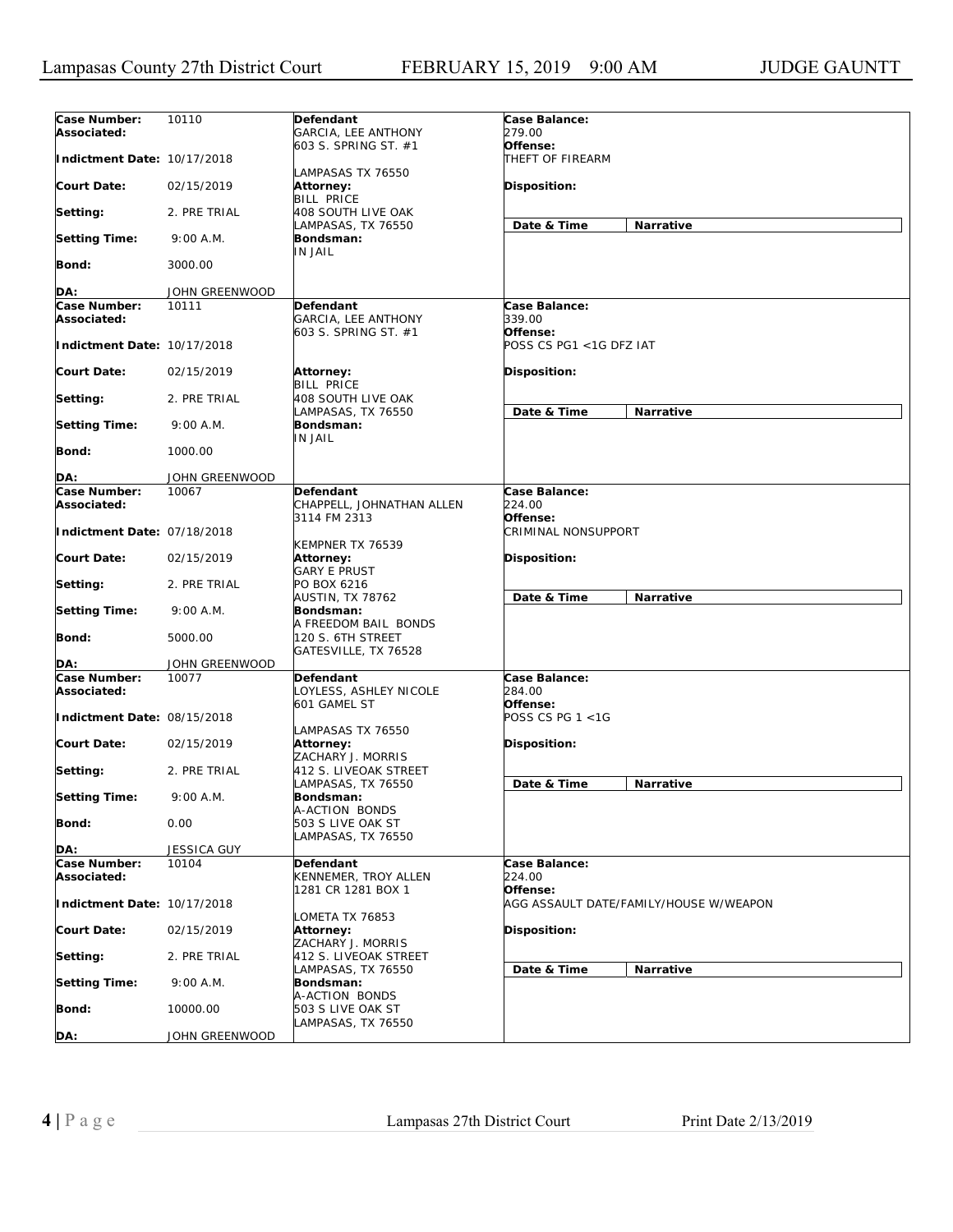| Case Number:<br>Associated: | 10129          | Defendant<br>WESTBROOK, MICHAEL WAYNE                     | Case Balance:<br>284.00              |
|-----------------------------|----------------|-----------------------------------------------------------|--------------------------------------|
| Indictment Date: 11/14/2018 |                | PO BOX 149                                                | Offense:<br>POSS CS PG 1 <1G         |
| <b>Court Date:</b>          | 02/15/2019     | <b>ALEDO TX 76008</b><br>Attorney:<br>ZACHARY J. MORRIS   | Disposition:                         |
| Setting:                    | 3. PLEA        | 412 S. LIVEOAK STREET                                     |                                      |
| <b>Setting Time:</b>        | 9:00 A.M.      | LAMPASAS, TX 76550<br>Bondsman:                           | Date & Time<br>Narrative             |
| <b>Bond:</b>                | 3000.00        | A-ACTION BONDS<br>503 S LIVE OAK ST<br>LAMPASAS, TX 76550 |                                      |
| DA:                         | JOHN GREENWOOD |                                                           |                                      |
| Case Number:                | 10119          | Defendant                                                 | Case Balance:                        |
| Associated:                 |                | RITTER, LUCAS JOAQUIN<br>1203 #1 CUSHING DR APT #1        | 224.00<br>Offense:                   |
| Indictment Date: 11/14/2018 |                | ROUND ROCK TX 78664                                       | FORGERY FINANCIAL INSTRUMENT ELDERLY |
| Court Date:                 | 02/15/2019     | <b>Attorney:</b><br>ZACHARY J. MORRIS                     | Disposition:                         |
| Setting:                    | 3. PLEA        | 412 S. LIVEOAK STREET<br>LAMPASAS, TX 76550               | Date & Time<br><b>Narrative</b>      |
| <b>Setting Time:</b>        | 9:00 A.M.      | Bondsman:<br>A-ACTION BONDS                               |                                      |
| Bond:                       | 0.00           | 503 S LIVE OAK ST<br>LAMPASAS, TX 76550                   |                                      |
| DA:                         | JOHN GREENWOOD |                                                           |                                      |
| Case Number:                | 10112          | Defendant                                                 | Case Balance:                        |
| Associated:                 | 10102          | PIERCE, MICHAEL RAY<br>805 W. 1ST ST.                     | 334.00<br>Offense:                   |
| Indictment Date: 10/17/2018 |                | LAMPASAS TX 76550                                         | POSS CS PG 1 <1G                     |
| Court Date:                 | 02/15/2019     | Attorney:<br>ZACHARY J. MORRIS                            | Disposition:                         |
| Setting:                    | 3. PLEA        | 412 S. LIVEOAK STREET<br>LAMPASAS, TX 76550               | Date & Time<br>Narrative             |
| <b>Setting Time:</b>        | 9:00 A.M.      | Bondsman:<br><b>JIM TIMMONS</b>                           |                                      |
| Bond:                       | 1500.00        | 1508 W. COMMERCE<br>SAN SABA, TX 76877                    |                                      |
| DA:                         | JOHN GREENWOOD |                                                           |                                      |
| Case Number:                | 10102          | <b>Defendant</b>                                          | Case Balance:                        |
| Associated:                 | 10082          | PIERCE, MICHAEL RAY<br>805 W. 1ST ST.                     | 224.00<br>Offense:                   |
| Indictment Date: 10/11/2018 |                | LAMPASAS TX 76550                                         | THEFT OF FIREARM                     |
| <b>Court Date:</b>          | 02/15/2019     | <b>Attorney:</b><br>ZACHARY J. MORRIS                     | Disposition:                         |
| Setting:                    | 3. PLEA        | 412 S. LIVEOAK STREET<br>LAMPASAS, TX 76550               | Date & Time<br>Narrative             |
| <b>Setting Time:</b>        | 9:00 A.M.      | Bondsman:<br><b>IN JAIL</b>                               |                                      |
| <b>Bond:</b>                | 1500.00        |                                                           |                                      |
| DA:                         | JOHN GREENWOOD |                                                           |                                      |
| Case Number:                | 10082          | Defendant                                                 | Case Balance:                        |
| Associated:                 | 10102          | PIERCE, MICHAEL RAY                                       | 334.00                               |
| Indictment Date: 08/15/2018 |                | 805 W. 1ST ST.                                            | Offense:<br>POSS CS PG 1 <1G         |
| <b>Court Date:</b>          | 02/15/2019     | LAMPASAS TX 76550<br>Attorney:<br>ZACHARY J. MORRIS       | Disposition:                         |
| Setting:                    | 3. PLEA        | 412 S. LIVEOAK STREET<br>LAMPASAS, TX 76550               |                                      |
| <b>Setting Time:</b>        | 9:00 A.M.      | Bondsman:<br><b>JIM TIMMONS</b>                           | Date & Time<br>Narrative             |
| Bond:                       | 0.00           | 1508 W. COMMERCE<br>SAN SABA, TX 76877                    |                                      |
| DA:                         | JOHN GREENWOOD |                                                           |                                      |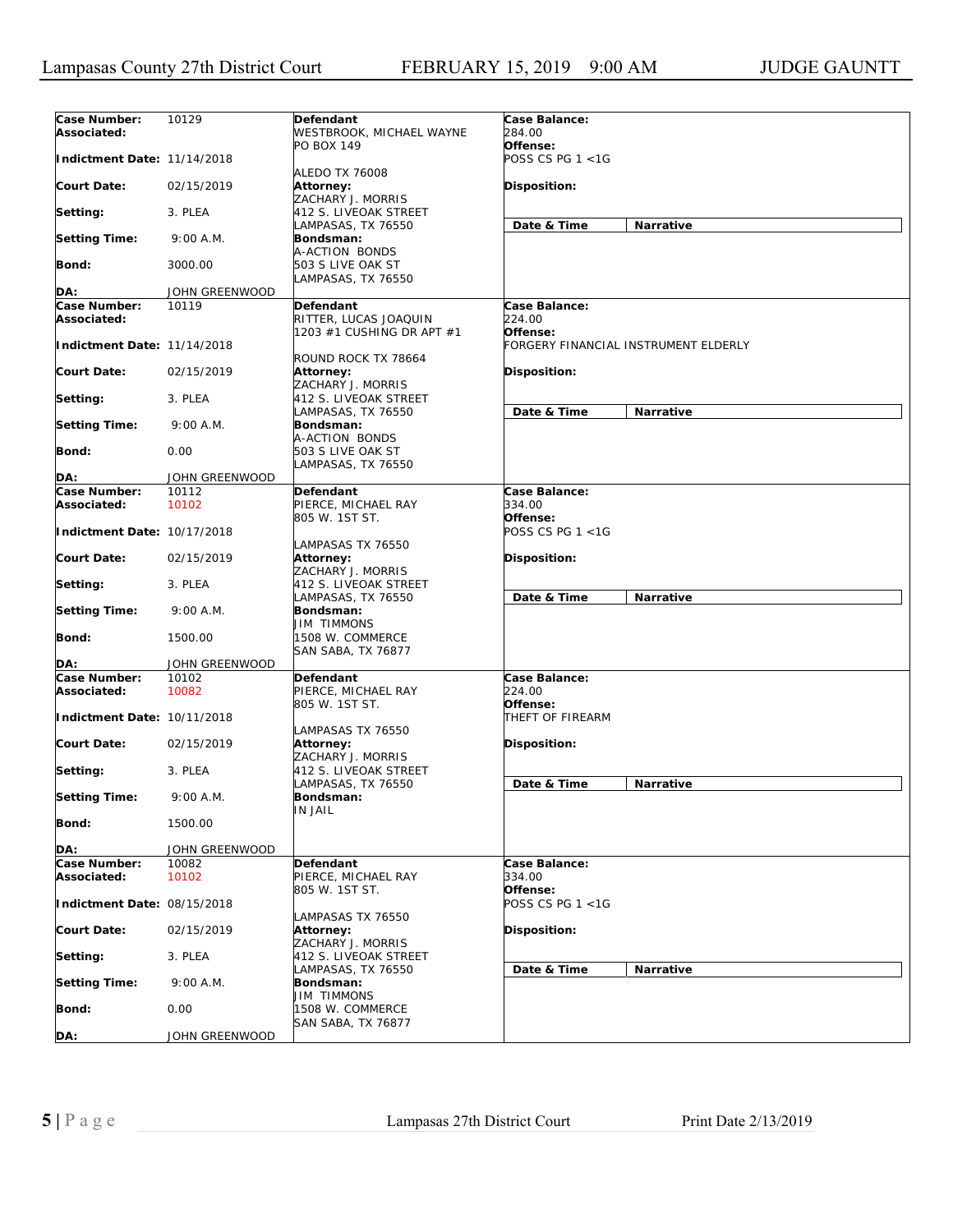| Case Number:<br>Associated: | 10036                     | Defendant<br>LOPER, GREGORY LEE                      | Case Balance:<br>399.00             |           |
|-----------------------------|---------------------------|------------------------------------------------------|-------------------------------------|-----------|
| Indictment Date: 05/16/2018 |                           | 357 CO RD 4820                                       | Offense:<br>POSS CS PG 1 <1G        |           |
| <b>Court Date:</b>          | 02/15/2019                | KEMPNER TX 76539<br>Attorney:<br>ZACH BOYD           | Disposition:                        |           |
| Setting:                    | 3. PLEA                   | PO BOX 870<br>COPPERAS COVE, TX 76522                | Date & Time                         | Narrative |
| <b>Setting Time:</b>        | 9:00 A.M.                 | Bondsman:<br>IN JAIL                                 |                                     |           |
| <b>Bond:</b>                | 1500.00                   |                                                      |                                     |           |
| DA:                         | JESSICA GUY               |                                                      |                                     |           |
| <b>Case Number:</b>         | 9834                      | Defendant                                            | Case Balance:                       |           |
| Associated:                 |                           | AYALA, MIGUEL ANGEL<br>607 W 3RD STREET              | <i>399.00</i><br>Offense:           |           |
| Indictment Date: 07/12/2017 |                           | LAMPASAS TX 76550                                    | $POSS \, MARIJ > 4OZ \le 5LBS$      |           |
| <b>Court Date:</b>          | 02/15/2019                | Attorney:<br>RICHARD H. HAMMETT                      | Disposition:                        |           |
| Setting:                    | 3. PLEA                   | P.O. BOX 1787<br>LAMPASAS, TX 76550                  | Date & Time                         | Narrative |
| <b>Setting Time:</b>        | 9:00 A.M.                 | Bondsman:<br>JIM TIMMONS                             |                                     |           |
| Bond:                       | 2500.00                   | 1508 W. COMMERCE<br>SAN SABA, TX 76877               |                                     |           |
| DA:                         | <b>JESSICA GUY</b>        |                                                      |                                     |           |
| Case Number:<br>Associated: | 10158                     | Defendant<br>SNYDER, BRYAN JAMES<br>15162 N. HWY 183 | Case Balance:<br>224.00<br>Offense: |           |
| Indictment Date: 01/16/2019 |                           | LOMETA TX 76853                                      | UNAUTH USE OF VEHICLE               |           |
| <b>Court Date:</b>          | 02/15/2019                | Attorney:<br>RICHARD HAMMETT                         | Disposition:                        |           |
| Setting:                    | 3. PLEA                   | PO BOX 1787<br>LAMPASAS, TX 76550                    | Date & Time                         | Narrative |
| <b>Setting Time:</b>        | 9:00 A.M.                 | Bondsman:<br>IN JAIL                                 |                                     |           |
| <b>Bond:</b>                | 0.00                      |                                                      |                                     |           |
| DA:                         | <b>JESSICA GUY</b>        |                                                      |                                     |           |
| Case Number:<br>Associated: | 10004                     | Defendant<br>SNYDER, BRYAN JAMES<br>15162 N. HWY 183 | Case Balance:<br>274.00<br>Offense: |           |
| Indictment Date: 03/29/2018 |                           | LOMETA TX 76853                                      | UNAUTH USE OF VEHICLE               |           |
| <b>Court Date:</b>          | 02/15/2019                | Attorney:<br>RICHARD HAMMETT                         | Disposition:                        |           |
| Setting:                    | 3. PLEA                   | PO BOX 1787<br>LAMPASAS, TX 76550                    | Date & Time                         | Narrative |
| <b>Setting Time:</b>        | 9:00 A.M.                 | Bondsman:<br><b>IN JAIL</b>                          |                                     |           |
| <b>Bond:</b>                | 0.00                      |                                                      |                                     |           |
| DA:                         | JOHN GREENWOOD            |                                                      |                                     |           |
| Case Number:                | 10051                     | Defendant                                            | Case Balance:                       |           |
| Associated:                 |                           | HOLBROOK, JAMES PATRICK<br>104 LEISURE LN            | 224.00<br>Offense:                  |           |
| Indictment Date: 06/13/2018 |                           |                                                      | THEFT PROP $> = $2,500 < $30K$      |           |
| <b>Court Date:</b>          | 02/15/2019                | BURNET TX 78611<br>Attorney:<br>TIM INMAN            | Disposition:                        |           |
| Setting:                    | 6. JURY                   | 1622 CR 315                                          |                                     |           |
| <b>Setting Time:</b>        | ANNOUNCEMENT<br>9:00 A.M. | SAN SABA, TX 76877<br>Bondsman:                      | Date & Time                         | Narrative |
| <b>Bond:</b>                | 0.00                      | <b>BOND BAIL BONDS</b><br>PO BOX 532                 |                                     |           |
| DA:                         | JOHN GREENWOOD            | COMANCHE, TX 76442                                   |                                     |           |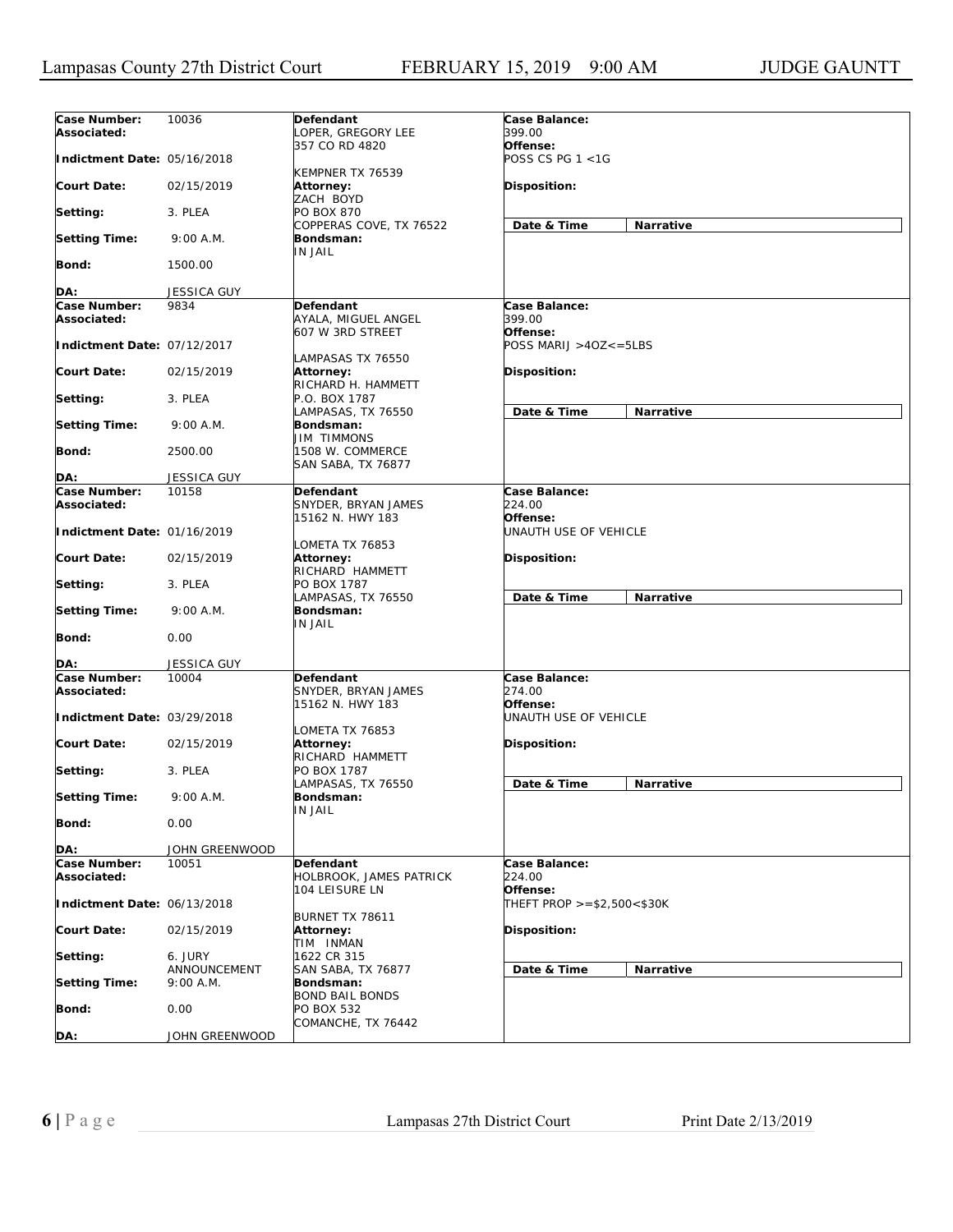| Case Number:                | 10095              | Defendant                      | Case Balance:                  |                                             |
|-----------------------------|--------------------|--------------------------------|--------------------------------|---------------------------------------------|
| Associated:                 |                    | GARTMAN, JOSHUA RYAN           | 474.00                         |                                             |
|                             |                    | 1511 MASTERS RD NW PALM BAY FL | Offense:                       |                                             |
| Indictment Date: 09/12/2018 |                    | 32904                          | SEXUAL ASSAULT                 |                                             |
|                             |                    |                                |                                |                                             |
| Court Date:                 | 02/15/2019         | MELBOURNE FL 32904             | Disposition:                   |                                             |
|                             |                    | Attorney:                      |                                |                                             |
| Setting:                    | 6. JURY            | PAUL HARRELL                   |                                |                                             |
|                             | ANNOUNCEMENT       | 412 S. LIVEOAK STREET          | Date & Time                    | Narrative                                   |
| <b>Setting Time:</b>        | 9:00 A.M.          | LAMPASAS, TX 76550             |                                |                                             |
|                             |                    | Bondsman:                      |                                |                                             |
| Bond:                       | 10000.00           | CASH BOND                      |                                |                                             |
|                             |                    |                                |                                |                                             |
| DA:                         | JOHN GREENWOOD     |                                |                                |                                             |
| Case Number:                | 9954               | Defendant                      | Case Balance:                  |                                             |
| Associated:                 |                    | COLLINS, WESLEY LEE            | 674.00                         |                                             |
|                             |                    | 905 S CHESNUT                  | Offense:                       |                                             |
| Indictment Date: 01/10/2018 |                    |                                | AGG SEXUAL ASSAULT CHILD       |                                             |
|                             |                    | LAMPASAS TX 76550              |                                |                                             |
| Court Date:                 | 02/15/2019         |                                |                                |                                             |
|                             |                    | Attorney:                      | Disposition:                   |                                             |
|                             |                    | PAUL HARRELL                   |                                |                                             |
| Setting:                    | 6. JURY            | 412 S. LIVEOAK STREET          |                                |                                             |
|                             | ANNOUNCEMENT       | LAMPASAS, TX 76550             | Date & Time                    | Narrative                                   |
| <b>Setting Time:</b>        | 9:00 A.M.          | Bondsman:                      |                                |                                             |
|                             |                    | A-ACTION BONDS                 |                                |                                             |
| Bond:                       | 10000.00           | 503 S LIVE OAK ST              |                                |                                             |
|                             |                    | LAMPASAS, TX 76550             |                                |                                             |
| DA:                         | <b>JESSICA GUY</b> |                                |                                |                                             |
| Case Number:                | 10070              | Defendant                      | Case Balance:                  |                                             |
| Associated:                 |                    | MCKEE, CHAD DEWAYNE            | 284.00                         |                                             |
|                             |                    | 7634                           | Offense:                       |                                             |
| Indictment Date: 08/15/2018 |                    |                                | POSS CS PG 1 <1G               |                                             |
|                             |                    | QUINLAN TX 75474               |                                |                                             |
| Court Date:                 | 02/15/2019         | Attorney:                      | Disposition:                   |                                             |
|                             |                    | NICHOLAS SMITH                 |                                |                                             |
| Setting:                    | 6. JURY            | 100 W CENTRAL TEXAS EXPRESSWAY |                                |                                             |
|                             | ANNOUNCEMENT       | <b>STE 309</b>                 | Date & Time                    | Narrative                                   |
| <b>Setting Time:</b>        | 9:00 A.M.          | HARKER HEIGHTS, TX 76548       |                                |                                             |
|                             |                    |                                |                                |                                             |
|                             |                    | Bondsman:                      |                                |                                             |
| Bond:                       | 3000.00            | ALVERNON JONES DBA BAD BOY     |                                |                                             |
|                             |                    | <b>BAIL BONDS</b>              |                                |                                             |
| DA:                         | <b>JESSICA GUY</b> | 200 E JEFFERSON ST STE 2       |                                |                                             |
|                             |                    | WAXAHACHIE, TX 75165           |                                |                                             |
| Case Number:                | 10052              | <b>Defendant</b>               | Case Balance:                  |                                             |
| Associated:                 |                    | CROUCH, MICHAEL THOMAS         | 224.00                         |                                             |
|                             |                    | 136 LOOP 308                   | Offense:                       |                                             |
| Indictment Date: 06/13/2018 |                    |                                | THEFT PROP $> = $2,500 < $30K$ |                                             |
|                             |                    | <b>BRIGGS TX 78608</b>         |                                |                                             |
| Court Date:                 | 02/15/2019         | Attorney:                      | Disposition:                   |                                             |
|                             |                    | RICHARD HAMMETT                |                                |                                             |
| Setting:                    | 6. JURY            | PO BOX 1787                    |                                |                                             |
|                             | ANNOUNCEMENT       | LAMPASAS, TX 76550             | Date & Time                    | Narrative                                   |
| <b>Setting Time:</b>        | 9:00 A.M.          | Bondsman:                      |                                |                                             |
|                             |                    | RICHARD PATRICK DBA OFF THE    |                                |                                             |
| Bond:                       | 0.00               | <b>HOOK BAIL BONDS</b>         |                                |                                             |
|                             |                    | 606 FOREST ST STE 102          |                                |                                             |
| DA:                         | JOHN GREENWOOD     | GEORGETOWN, TX 78626           |                                |                                             |
| Case Number:                | 10087              | Defendant                      | Case Balance:                  |                                             |
| Associated:                 |                    | SUTTON, JOSEPH ERIC            | 224.00                         |                                             |
|                             |                    | 801 1/2 E. AVE. C              | Offense:                       |                                             |
| Indictment Date: 09/12/2018 |                    |                                |                                | ASSAULT FAMILY/HOUSEHOLD MEMBER W/PREV CONV |
|                             |                    |                                |                                |                                             |
|                             |                    | LAMPASAS TX 76550              |                                |                                             |
| <b>Court Date:</b>          | 02/15/2019         | Attorney:                      | Disposition:                   |                                             |
|                             |                    | PAUL HARRELL                   |                                |                                             |
| Setting:                    | 6. JURY            | 412 S. LIVEOAK STREET          |                                |                                             |
|                             | ANNOUNCEMENT       | LAMPASAS, TX 76550             | Date & Time                    | Narrative                                   |
| <b>Setting Time:</b>        | 9:00 A.M.          | Bondsman:                      |                                |                                             |
|                             |                    | CLICK OF THE CUFFS             |                                |                                             |
| <b>Bond:</b>                | 1000.00            | 6301 CR 330 EMAIL:             |                                |                                             |
|                             |                    | COTCBB@GMAIL.COM               |                                |                                             |
| DA:                         | JOHN GREENWOOD     | BERTRAM, TX 78605              |                                |                                             |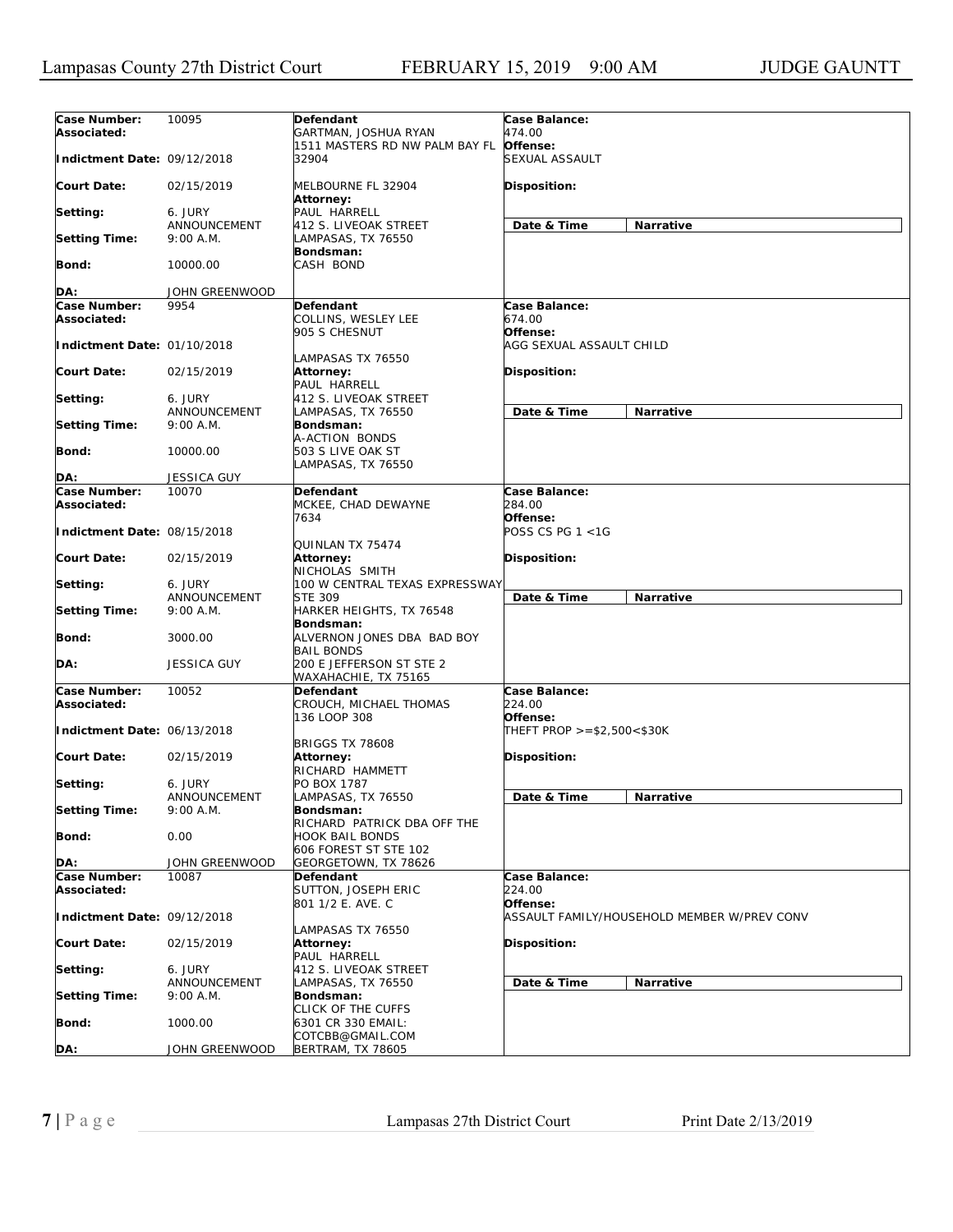| Case Number:<br>Associated: | 9005                         | Defendant<br>ALEMAN, THEODOR PATRICK                                      | Case Balance:<br>380.00             |           |
|-----------------------------|------------------------------|---------------------------------------------------------------------------|-------------------------------------|-----------|
| Indictment Date: 03/20/2013 |                              | 101 OLIVE ST.                                                             | Offense:<br>POSS CS PG 1 < 1G       |           |
| <b>Court Date:</b>          | 02/15/2019                   | LAMPASAS TX 76550<br>Attorney:<br>NATALIE W BENNETT                       | Disposition:                        |           |
| Setting:                    | ADJUDICATION                 | 111 E. JACKSON                                                            |                                     |           |
| <b>Setting Time:</b>        | ANNOUNCEMENT<br>9:00 A.M.    | <b>BURNET, TX 78611</b><br>Bondsman:                                      | Date & Time                         | Narrative |
| <b>Bond:</b>                | 10000.00                     | <b>IN JAIL</b>                                                            |                                     |           |
| DA:                         | JOHN GREENWOOD               |                                                                           |                                     |           |
| Case Number:                | 9131                         | Defendant                                                                 | Case Balance:                       |           |
| Associated:                 |                              | WIELAND, JENNIFER DAWN<br>702 WEST 6TH STREET                             | 345.00<br>Offense:                  |           |
| Indictment Date: 12/11/2013 |                              | LAMPASAS TX 76550                                                         | MAN/DEL CS PG 1 >= 4G < 200G        |           |
| <b>Court Date:</b>          | 02/15/2019                   | <b>Attorney:</b><br>EDDIE G. SHELL                                        | Disposition:                        |           |
| Setting:                    | ADJUDICATION<br>ANNOUNCEMENT | 6000 NORTH HIGHWAY 281                                                    |                                     |           |
| <b>Setting Time:</b>        | 9:00 A.M.                    | MARBLE FALLS, TX 78654<br>Bondsman:                                       | Date & Time                         | Narrative |
| <b>Bond:</b>                | 3500.00                      | ACE BAIL BONDS<br>7850 CR 252<br><b>BERTRAM, TX 78605</b>                 |                                     |           |
| DA:                         | JOHN GREENWOOD               |                                                                           |                                     |           |
| Case Number:                | 10049                        | Defendant                                                                 | <b>Case Balance:</b>                |           |
| Associated:                 |                              | SANCHEZ, MIKAEL ANTHONY                                                   | 399.00                              |           |
| Indictment Date: 06/13/2018 |                              | 507 E BEELINE LANE                                                        | Offense:<br>POSS CS PG 1 <1G        |           |
| <b>Court Date:</b>          | 02/15/2019                   | HARKER HEIGHTS TX 76548<br><b>Attorney:</b><br>RALEIGH H VAN TREASE       | Disposition:                        |           |
| Setting:                    | Bond Hearing                 | P.O. BOX 341045 AUSTIN TX 78734<br>LAKEWAY, TX 78734                      | Date & Time                         | Narrative |
| <b>Setting Time:</b>        | 9:00 A.M.                    | Bondsman:<br>NO ARREST                                                    |                                     |           |
| <b>Bond:</b>                | 1000.00                      |                                                                           |                                     |           |
| DA:                         | JESSICA GUY                  |                                                                           |                                     |           |
| Case Number:<br>Associated: | 9925                         | Defendant<br>ALKIRE, APRIL DAWN<br>504 MEGGS BLVD                         | Case Balance:<br>359.00<br>Offense: |           |
| Indictment Date: 11/15/2017 |                              |                                                                           | POSS CS PG 1 >=1G<4G                |           |
| <b>Court Date:</b>          | 02/15/2019                   | COPPERAS COVE TX 76522<br><b>Attorney:</b>                                | Disposition:                        |           |
| Setting:                    |                              | RALEIGH H VAN TREASE<br>COMPLIANCE REVIEW P.O. BOX 341045 AUSTIN TX 78734 |                                     |           |
| <b>Setting Time:</b>        | $9:00$ A.M.                  | LAKEWAY, TX 78734<br>Bondsman:                                            | Date & Time                         | Narrative |
| Bond:                       | 0.00                         | <b>JIM TIMMONS</b><br>1508 W. COMMERCE<br>SAN SABA, TX 76877              |                                     |           |
| DA:                         | JOHN GREENWOOD               |                                                                           |                                     |           |
| Case Number:                | 9528                         | Defendant                                                                 | Case Balance:                       |           |
| Associated:                 |                              | WHITE, WILLIAM WESLEY<br>2411 POST OAK AVENUE                             | 299.00<br>Offense:                  |           |
| Indictment Date: 03/16/2016 |                              | COPPERAS COVE TX 76522                                                    | THEFT OF FIREARM                    |           |
| <b>Court Date:</b>          | 02/15/2019                   | Attorney:<br>RICHARD H. HAMMETT                                           | Disposition:                        |           |
| Setting:                    | <b>Contested Hearing</b>     | P.O. BOX 1787                                                             |                                     |           |
| <b>Setting Time:</b>        | 9:00 A.M.                    | LAMPASAS, TX 76550<br>Bondsman:                                           | Date & Time                         | Narrative |
| Bond:                       | 0.00                         | A-ACTION BONDS<br>503 S LIVE OAK ST                                       |                                     |           |
| DA:                         | JOHN GREENWOOD               | LAMPASAS, TX 76550                                                        |                                     |           |